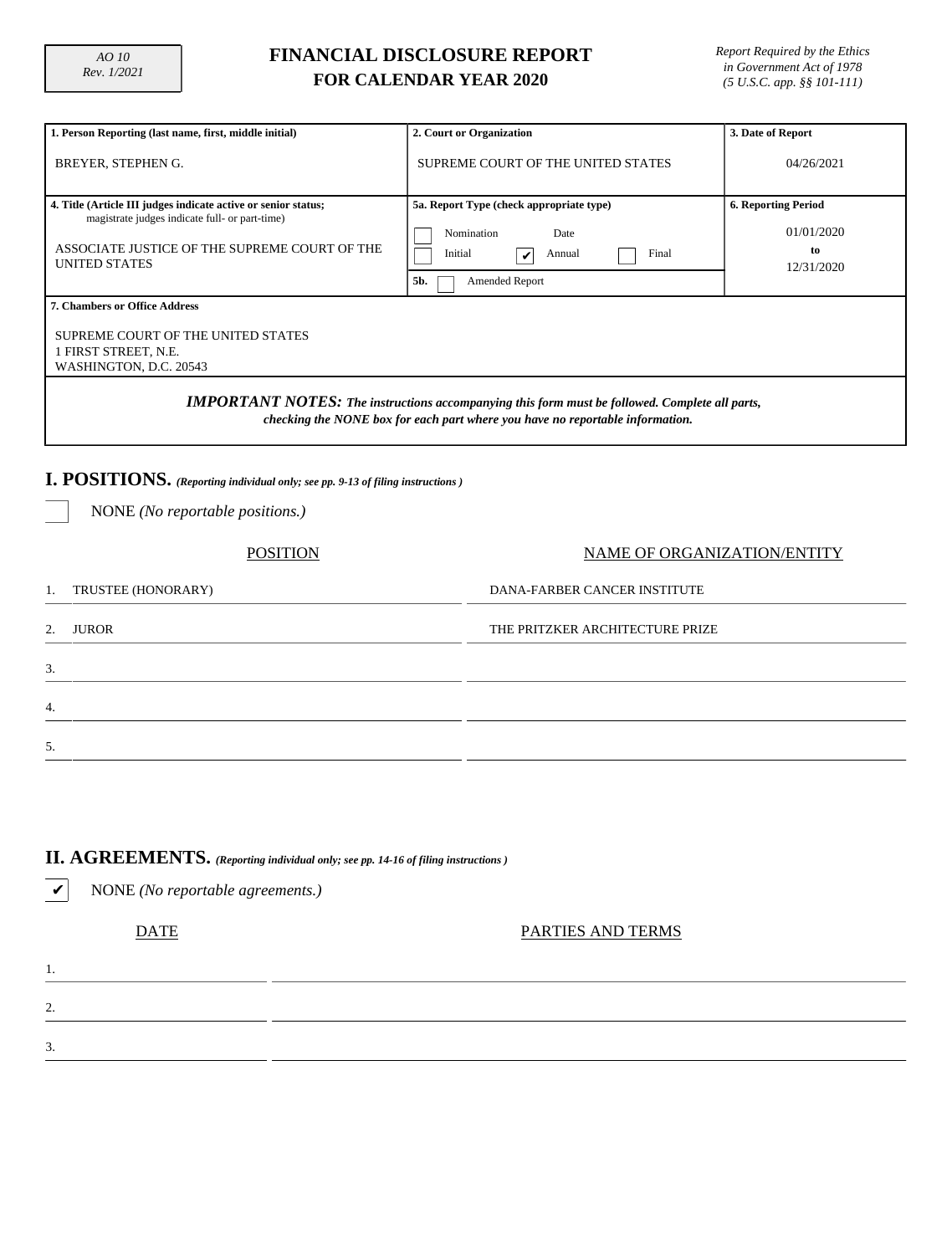Page 2 of 9

2.

3.

4.

**Name of Person Reporting**

04/26/2021

**BREYER, STEPHEN G.**

#### **III. NON-INVESTMENT INCOME.** *(Reporting individual and spouse; see pp. 17-24 of filing instructions )*

#### **A. Filer's Non-Investment Income**

NONE *(No reportable non-investment income.)*

| <b>DATE</b> | <b>SOURCE AND TYPE</b>                    | <b>INCOME</b><br>(yours, not spouse's) |
|-------------|-------------------------------------------|----------------------------------------|
| 1.2020      | PENGUIN RANDOM HOUSE LLC.; ROYALTY INCOME | \$1,132.61                             |
| 2.          |                                           |                                        |
| 3.          |                                           |                                        |
| 4.          |                                           |                                        |
|             |                                           |                                        |

#### **B. Spouse's Non-Investment Income -** *If you were married during any portion of the reporting year, complete this section.*

*(Dollar amount not required except for honoraria.)*

| $\checkmark$ | NONE (No reportable non-investment income.) |                        |  |
|--------------|---------------------------------------------|------------------------|--|
|              | <b>DATE</b>                                 | <b>SOURCE AND TYPE</b> |  |
| 1.           |                                             |                        |  |
| 2.           |                                             |                        |  |
| 3.           |                                             |                        |  |
| 4.           |                                             |                        |  |

# **IV. REIMBURSEMENTS** *-- transportation, lodging, food, entertainment.*

*(Includes those to spouse and dependent children; see pp. 25-27 of filing instructions.)*

|    | NONE (No reportable reimbursements.)                          |              |                 |                        |                                 |  |  |  |  |  |  |
|----|---------------------------------------------------------------|--------------|-----------------|------------------------|---------------------------------|--|--|--|--|--|--|
|    | <b>SOURCE</b>                                                 | <b>DATES</b> | <b>LOCATION</b> | <b>PURPOSE</b>         | <b>ITEMS PAID OR PROVIDED</b>   |  |  |  |  |  |  |
| 1. | Pritzker Prize for Architecture Jan 17-20, 2020<br>Foundation |              | New York, NY    | Pritzker Jury Meetings | Transportation, Lodging & Meals |  |  |  |  |  |  |
| 2. |                                                               |              |                 |                        |                                 |  |  |  |  |  |  |
| 3. |                                                               |              |                 |                        |                                 |  |  |  |  |  |  |
| 4. |                                                               |              |                 |                        |                                 |  |  |  |  |  |  |
| 5. |                                                               |              |                 |                        |                                 |  |  |  |  |  |  |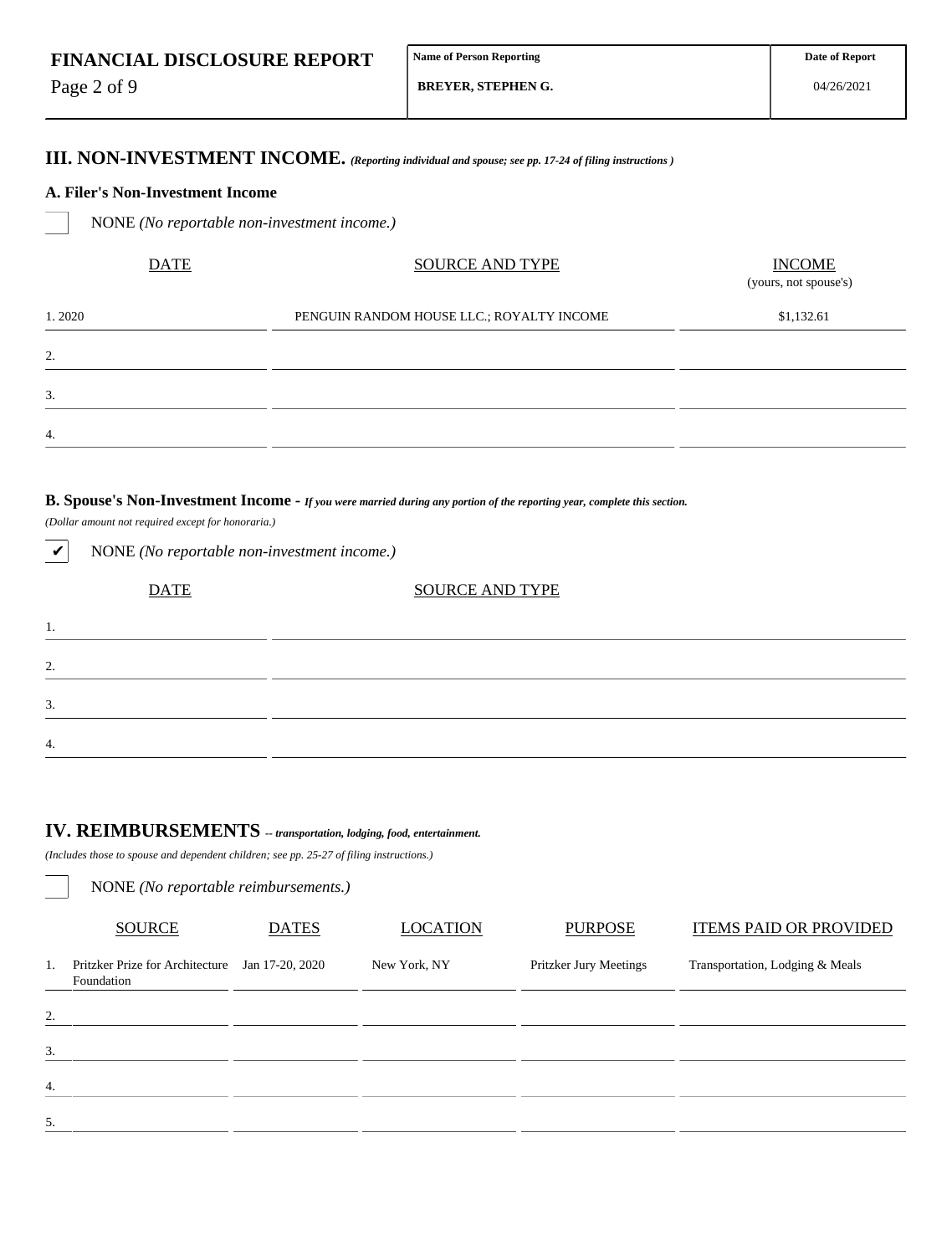| <b>FINANCIAL DISCLOSURE REPORT</b> | Name of Person Reporting | <b>Date of Report</b> |
|------------------------------------|--------------------------|-----------------------|
| Page 3 of 9                        | <b>BREYER, STEPHENG.</b> | 04/26/2021            |
|                                    |                          |                       |

## **V. GIFTS.** *(Includes those to spouse and dependent children; see pp. 28-31 of filing instructions.)*

✔ NONE *(No reportable gifts.)*

# SOURCE DESCRIPTION DESCRIPTION VALUE 1. 2. 3. 4. 5.

#### **VI. LIABILITIES.** *(Includes those of spouse and dependent children; see pp. 32-33 of filing instructions.)*

| $\boldsymbol{\mathcal{U}}$ | NONE (No reportable liabilities.) |                    |                   |
|----------------------------|-----------------------------------|--------------------|-------------------|
|                            | <b>CREDITOR</b>                   | <b>DESCRIPTION</b> | <b>VALUE CODE</b> |
| 1.                         |                                   |                    |                   |
| 2.                         |                                   |                    |                   |
| 3.                         |                                   |                    |                   |
| $\overline{4}$ .           |                                   |                    |                   |
| 5.                         |                                   |                    |                   |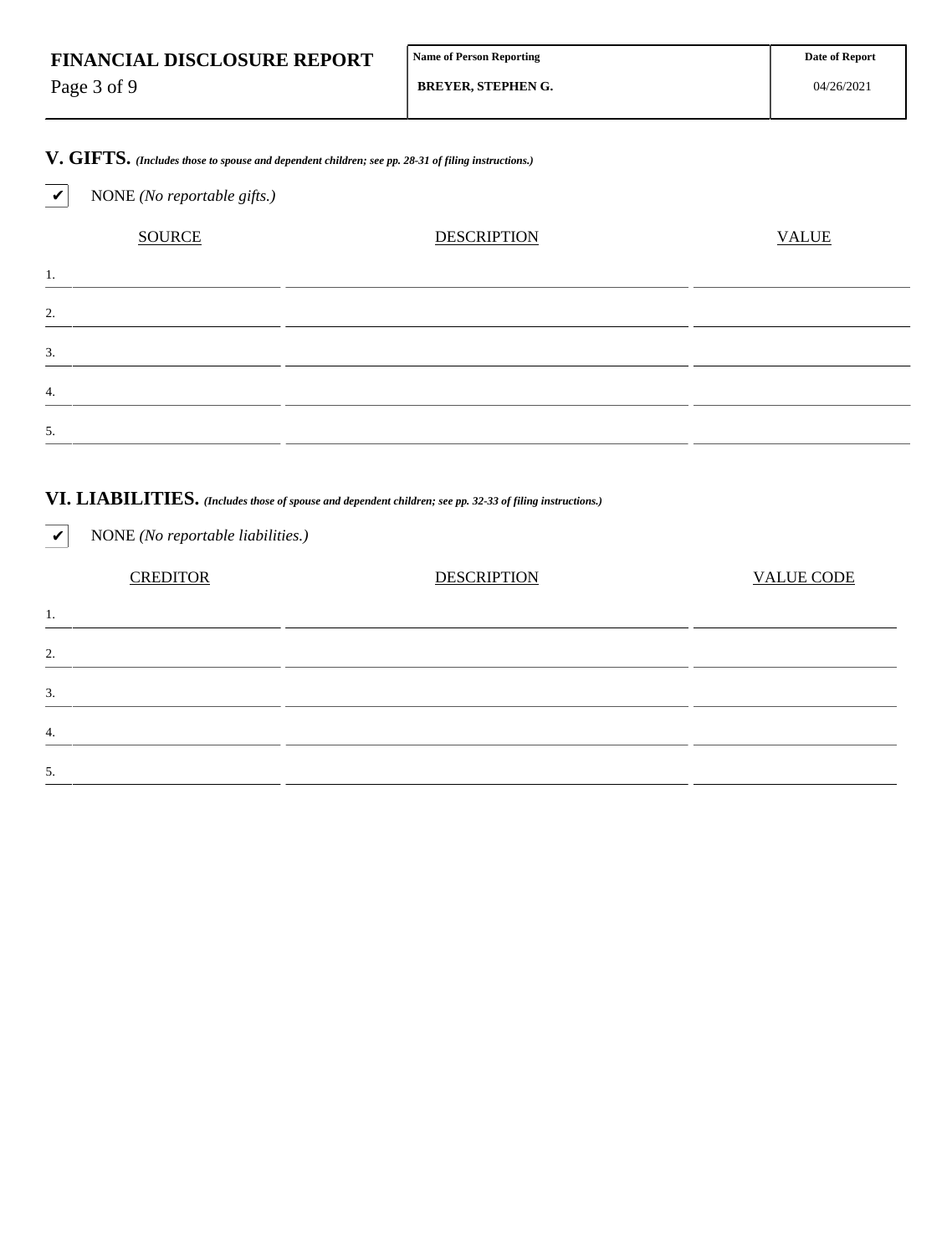Page 4 of 9

**BREYER, STEPHEN G.**

04/26/2021

#### **VII. INVESTMENTS and TRUSTS** *-- income, value, transactions (Includes those of spouse and dependent children; see pp. 34-60 of filing instructions.)*

NONE *(No reportable income, assets, or transactions.)*

|     | $\mathbf{A}$<br><b>Description of Assets</b><br>(including trust assets) |                                    | $\, {\bf B}$<br>Income during<br>reporting period | $\mathbf C$<br>of reporting period | Gross value at end                          | $\mathbf D$<br>Transactions during reporting period |                         |                                   |                                  |                                                                   |  |
|-----|--------------------------------------------------------------------------|------------------------------------|---------------------------------------------------|------------------------------------|---------------------------------------------|-----------------------------------------------------|-------------------------|-----------------------------------|----------------------------------|-------------------------------------------------------------------|--|
|     | Place " $(X)$ " after each asset<br>exempt from prior disclosure         | (1)<br>Amount<br>Code 1<br>$(A-H)$ | (2)<br>Type (e g,<br>div, rent,<br>or $int$ )     | (1)<br>Value<br>Code 2<br>$(J-P)$  | (2)<br>Value<br>Method<br>Code 3<br>$(Q-W)$ | (1)<br>Type (e g,<br>buy, sell,<br>redemption)      | (2)<br>Date<br>mm/dd/yy | (3)<br>Value<br>Code 2<br>$(J-P)$ | (4)<br>Gain<br>Code 1<br>$(A-H)$ | (5)<br>Identity of<br>buyer/seller<br>(if private<br>transaction) |  |
| 1.  | IRA ACCOUNT:                                                             |                                    |                                                   |                                    |                                             |                                                     |                         |                                   |                                  |                                                                   |  |
| 2.  | DWS TOTAL RETURN BOND FUND-S                                             | A                                  | Dividend                                          | $\bf K$                            | $\mathbf T$                                 |                                                     |                         |                                   |                                  |                                                                   |  |
| 3.  | DWS CROCI US FUND-S                                                      | B                                  | Dividend                                          | L                                  | T                                           |                                                     |                         |                                   |                                  |                                                                   |  |
| 4.  | <b>OTHER HOLDINGS:</b>                                                   |                                    |                                                   |                                    |                                             |                                                     |                         |                                   |                                  |                                                                   |  |
| 5.  | DWS TOTAL RETURN BOND FUND-S                                             | A                                  | Dividend                                          | $\bf K$                            | $\mathbf T$                                 |                                                     |                         |                                   |                                  |                                                                   |  |
| 6.  | <b>BANK OF AMERICA - CHECKING</b>                                        | A                                  | Interest                                          | $\mathbf L$                        | $\mathbf T$                                 |                                                     |                         |                                   |                                  |                                                                   |  |
| 7.  | TIAA/CREF:                                                               |                                    |                                                   |                                    |                                             |                                                     |                         |                                   |                                  |                                                                   |  |
| 8.  | TIAA/CREF - TIAA TRADITIONAL<br>(FIXED ANNUITY)                          | E                                  | Int./Div.                                         | $\Omega$                           | T                                           |                                                     |                         |                                   |                                  |                                                                   |  |
| 9.  | TIAA/CREF - TIAA REAL ESTATE                                             | A                                  | Int./Div.                                         | М                                  | $\mathbf T$                                 |                                                     |                         |                                   |                                  |                                                                   |  |
| 10. | TIAA/CREF - CREF BOND MARKET R3                                          | D                                  | Int./Div.                                         | M                                  | $\mathbf T$                                 |                                                     |                         |                                   |                                  |                                                                   |  |
| 11. | TIAA/CREF - CREF STOCK R3                                                | G                                  | Int./Div.                                         | P1                                 | T                                           |                                                     |                         |                                   |                                  |                                                                   |  |
| 12. | TIAA/CREF - CREF INF-LINKED BOND<br>R <sub>3</sub>                       | E                                  | Int./Div.                                         | N                                  | $\mathbf T$                                 |                                                     |                         |                                   |                                  |                                                                   |  |
| 13. | TIAA/CREF - CREF STOCK R1                                                | E                                  | Int./Div.                                         | М                                  | $\mathbf T$                                 |                                                     |                         |                                   |                                  |                                                                   |  |
| 14. | TRUST:                                                                   |                                    |                                                   |                                    |                                             |                                                     |                         |                                   |                                  |                                                                   |  |
|     | 15. TAI SHAN FUND                                                        | E                                  | Int./Div.                                         | М                                  | T                                           |                                                     |                         |                                   |                                  |                                                                   |  |
|     | 16. VANGUARD WINDSOR FUND                                                | D                                  | Dividend                                          | L                                  | T                                           |                                                     |                         |                                   |                                  |                                                                   |  |
|     | 17. AUTOMATIC DATA PROCESSING INC<br><b>COMMON STOCK</b>                 | $\mathsf{C}$                       | Dividend                                          | М                                  | $\mathbf T$                                 |                                                     |                         |                                   |                                  |                                                                   |  |

1 Income Gain Codes:

(See Columns C1 and D3) 3 Value Method Codes (See Column C2)

(See Columns B1 and D4) 2 Value Codes

 $F = $50,001 - $100,000$ J =\$15,000 or less N =\$250,001 - \$500,000 P3 =\$25,000,001 - \$50,000,000 Q =Appraisal U =Book Value

 $A = $1,000$  or less

 $B = $1,001 - $2,500$  $G = $100,001 - $1,000,000$ K =\$15,001 - \$50,000 O =  $$500,001 - $1,000,000$ 

R =Cost (Real Estate Only) V =Other

 $C = $2,501 - $5,000$ H1 =\$1,000,001 - \$5,000,000 L =\$50,001 - \$100,000 P1 =\$1,000,001 - \$5,000,000 P4 =More than \$50,000,000 S =Assessment W =Estimated

 $D = $5,001 - $15,000$ H2 =More than \$5,000,000 M =\$100,001 - \$250,000 P2 =\$5,000,001 - \$25,000,000  $E = $15,001 - $50,000$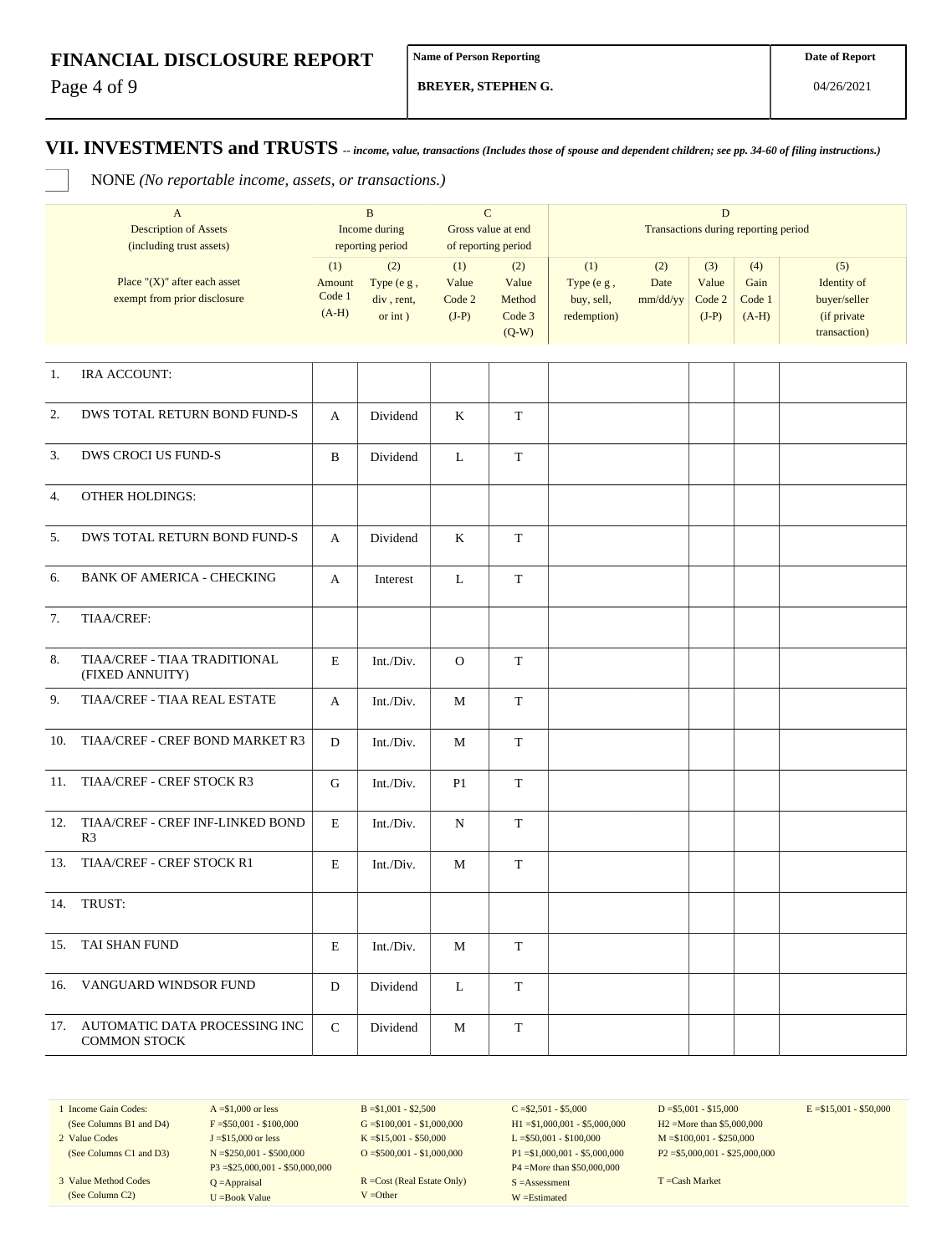Page 5 of 9

**BREYER, STEPHEN G.**

#### **VII. INVESTMENTS and TRUSTS** *-- income, value, transactions (Includes those of spouse and dependent children; see pp. 34-60 of filing instructions.)*

NONE *(No reportable income, assets, or transactions.)*

|     | $\mathbf{A}$<br><b>Description of Assets</b><br>(including trust assets)                |                                    | $\, {\bf B}$<br>Income during<br>reporting period | $\mathbf C$                       | Gross value at end<br>of reporting period   | D<br>Transactions during reporting period      |                         |                                   |                                  |                                                                   |
|-----|-----------------------------------------------------------------------------------------|------------------------------------|---------------------------------------------------|-----------------------------------|---------------------------------------------|------------------------------------------------|-------------------------|-----------------------------------|----------------------------------|-------------------------------------------------------------------|
|     | Place " $(X)$ " after each asset<br>exempt from prior disclosure                        | (1)<br>Amount<br>Code 1<br>$(A-H)$ | (2)<br>Type (e g,<br>div, rent,<br>$or$ int $)$   | (1)<br>Value<br>Code 2<br>$(J-P)$ | (2)<br>Value<br>Method<br>Code 3<br>$(Q-W)$ | (1)<br>Type (e g,<br>buy, sell,<br>redemption) | (2)<br>Date<br>mm/dd/yy | (3)<br>Value<br>Code 2<br>$(J-P)$ | (4)<br>Gain<br>Code 1<br>$(A-H)$ | (5)<br>Identity of<br>buyer/seller<br>(if private<br>transaction) |
| 18. | CINTAS CORP. COMMON STOCK                                                               | B                                  | Dividend                                          | M                                 | T                                           |                                                |                         |                                   |                                  |                                                                   |
| 19. | SYSCO CORP. COMMON STOCK                                                                | $\mathbf C$                        | Dividend                                          | M                                 | T                                           |                                                |                         |                                   |                                  |                                                                   |
| 20. | VANGUARD 500 INDEX FUND                                                                 | D                                  | Dividend                                          | $\mathbf{O}$                      | $\mathbf T$                                 |                                                |                         |                                   |                                  |                                                                   |
| 21. | VANGUARD DIVIDEND GROWTH<br><b>FUND-IV</b>                                              | D                                  | Dividend                                          | N                                 | T                                           |                                                |                         |                                   |                                  |                                                                   |
| 22. | VANGUARD MID-CAP INDEX FUND                                                             | A                                  | Dividend                                          | L                                 | $\mathbf T$                                 |                                                |                         |                                   |                                  |                                                                   |
| 23. | DODGE & COX INTERNATIONAL<br><b>STOCK FUND</b>                                          | B                                  | Dividend                                          | L                                 | $\mathbf T$                                 |                                                |                         |                                   |                                  |                                                                   |
| 24. | ROYCE MICRO-CAP FUND-SERVICE<br>(FKA ROYCE LOW-PRICED STOCK<br><b>SERVICE FUND)</b>     |                                    | None                                              |                                   |                                             | Sold                                           | 03/10/20                | K                                 | А                                |                                                                   |
| 25. | OAKMARK INTERNATIONAL<br><b>INVESTOR (FKA OAKMARK</b><br><b>INTERNATIONAL FUND - I)</b> | A                                  | Dividend                                          | L                                 | T                                           |                                                |                         |                                   |                                  |                                                                   |
| 26. | FED HERM US TREA CASH RES(FKA<br>FEDERATED US TREASURY CASH RSV<br>$FD-I$               | A                                  | Dividend                                          | L                                 | $\mathbf T$                                 |                                                |                         |                                   |                                  |                                                                   |
| 27. | VANGUARD SMALL CAP INDEX-ADM<br>(FKA VANGUARD SMALL CAP INDEX-<br>INV)                  | A                                  | Dividend                                          | K                                 | T                                           |                                                |                         |                                   |                                  |                                                                   |
| 28. | FIDELITY MA MUNICIPAL INCOME                                                            | A                                  | Dividend                                          | K                                 | T                                           |                                                |                         |                                   |                                  |                                                                   |
| 29. | US TREASURY NOTES 3.125%<br>05/15/2021                                                  | $\mathbf C$                        | Interest                                          | M                                 | $\mathbf T$                                 |                                                |                         |                                   |                                  |                                                                   |
| 30. | <b>FASTENAL CO.</b>                                                                     | $\mathsf{C}$                       | Dividend                                          | L                                 | T                                           |                                                |                         |                                   |                                  |                                                                   |
| 31. | US TREASURY NOTES 2.250%<br>07/31/2021                                                  | B                                  | Interest                                          | М                                 | T                                           |                                                |                         |                                   |                                  |                                                                   |
| 32. | <b>US TREASURY NOTES 1.625% 3/15/2020</b>                                               | A                                  | Interest                                          |                                   |                                             | Redeemed                                       | 03/15/20                | K                                 | A                                |                                                                   |
| 33. | <b>US TREASURY NOTES 2.500%</b><br>02/15/2022                                           | $\mathbf C$                        | Interest                                          | M                                 | T                                           |                                                |                         |                                   |                                  |                                                                   |

1 Income Gain Codes: (See Columns B1 and D4)

2 Value Codes

(See Columns C1 and D3) 3 Value Method Codes (See Column C2)

 $F = $50,001 - $100,000$ J =\$15,000 or less N =\$250,001 - \$500,000 P3 =\$25,000,001 - \$50,000,000 Q =Appraisal U =Book Value

 $A = $1,000$  or less

 $B = $1,001 - $2,500$  $G = $100,001 - $1,000,000$ K =\$15,001 - \$50,000 O =  $$500,001 - $1,000,000$ 

R =Cost (Real Estate Only) V =Other

 $C = $2,501 - $5,000$ H1 =\$1,000,001 - \$5,000,000 L =\$50,001 - \$100,000 P1 =\$1,000,001 - \$5,000,000 P4 =More than \$50,000,000 S =Assessment W =Estimated

 $D = $5,001 - $15,000$ H2 =More than \$5,000,000 M =\$100,001 - \$250,000 P2 =\$5,000,001 - \$25,000,000  $E = $15,001 - $50,000$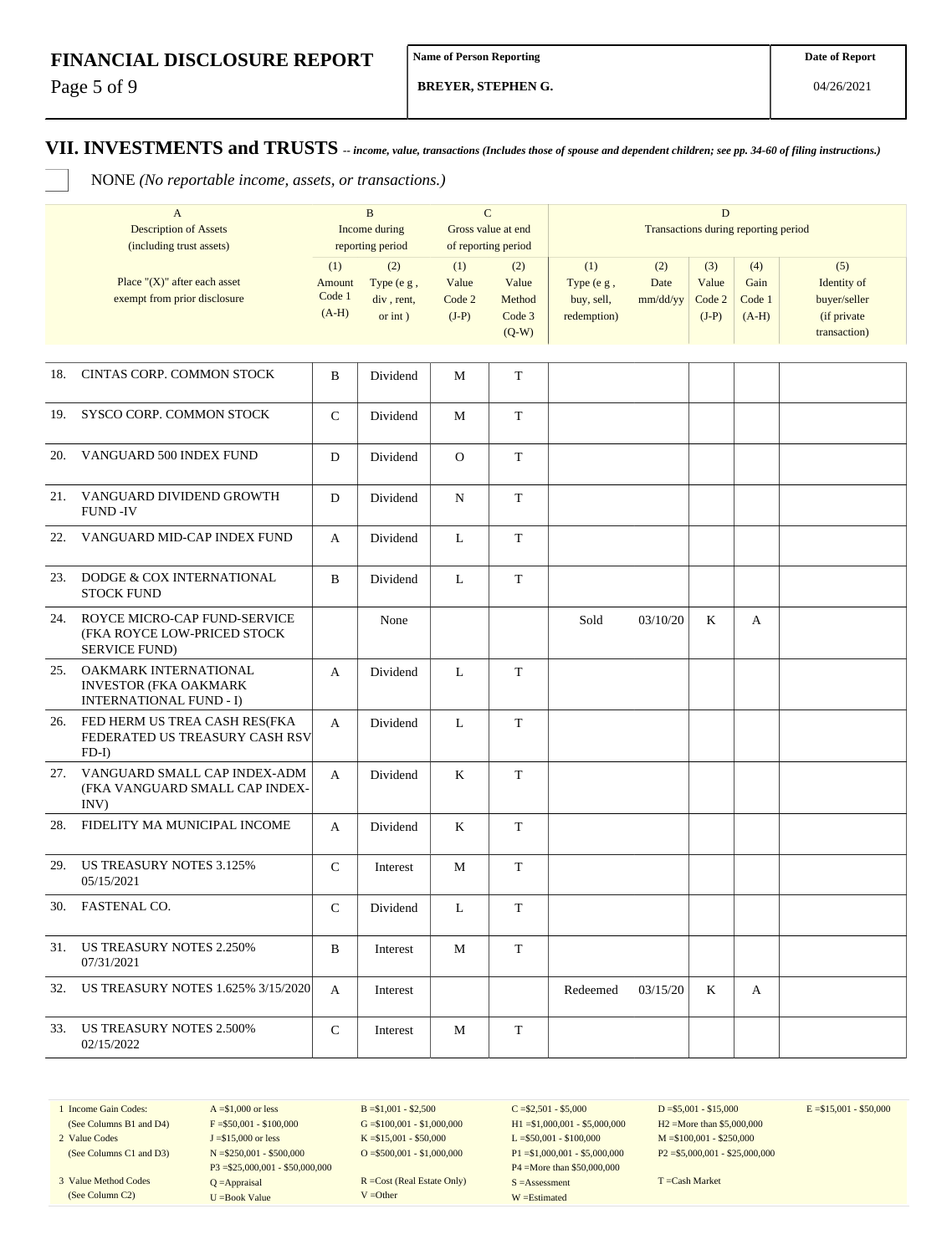Page 6 of 9

**BREYER, STEPHEN G.**

#### **VII. INVESTMENTS and TRUSTS** *-- income, value, transactions (Includes those of spouse and dependent children; see pp. 34-60 of filing instructions.)*

NONE *(No reportable income, assets, or transactions.)*

|     | $\mathbf{A}$<br><b>Description of Assets</b><br>(including trust assets) |                                    | $\mathbf B$<br>Income during<br>reporting period | $\mathbf C$<br>Gross value at end<br>of reporting period |                                             |                                                | Transactions during reporting period |                                   |                                  |                                                                   |
|-----|--------------------------------------------------------------------------|------------------------------------|--------------------------------------------------|----------------------------------------------------------|---------------------------------------------|------------------------------------------------|--------------------------------------|-----------------------------------|----------------------------------|-------------------------------------------------------------------|
|     | Place " $(X)$ " after each asset<br>exempt from prior disclosure         | (1)<br>Amount<br>Code 1<br>$(A-H)$ | (2)<br>Type (e g,<br>div, rent,<br>or $int$ )    | (1)<br>Value<br>Code 2<br>$(J-P)$                        | (2)<br>Value<br>Method<br>Code 3<br>$(Q-W)$ | (1)<br>Type (e g,<br>buy, sell,<br>redemption) | (2)<br>Date<br>mm/dd/yy              | (3)<br>Value<br>Code 2<br>$(J-P)$ | (4)<br>Gain<br>Code 1<br>$(A-H)$ | (5)<br>Identity of<br>buyer/seller<br>(if private<br>transaction) |
| 34. | <b>OTHER ASSETS:</b>                                                     |                                    |                                                  |                                                          |                                             |                                                |                                      |                                   |                                  |                                                                   |
| 35. | TIAA/CREF RETIREMENT ACCOUNTS:                                           |                                    |                                                  |                                                          |                                             |                                                |                                      |                                   |                                  |                                                                   |
| 36. | TIAA/CREF - TIAA TRADITIONAL<br>(FIXED ANNUITY)                          | $\mathsf{C}$                       | Int./Div.                                        | L                                                        | T                                           |                                                |                                      |                                   |                                  |                                                                   |
| 37. | TIAA/CREF - CREF STOCK R2                                                | D                                  | Int./Div.                                        | L                                                        | $\mathbf T$                                 |                                                |                                      |                                   |                                  |                                                                   |
| 38. | <b>SK-N-A NATIONAL BANK SAVINGS</b><br><b>ACCT</b>                       | A                                  | Interest                                         | J                                                        | $\mathbf T$                                 |                                                |                                      |                                   |                                  |                                                                   |
| 39. | PEARSON PLC ORD. STOCK                                                   | D                                  | Dividend                                         | M                                                        | $\mathbf T$                                 | Sold<br>(part)                                 | 06/24/20                             | K                                 | E                                |                                                                   |
| 40. |                                                                          |                                    |                                                  |                                                          |                                             | Sold<br>(part)                                 | 07/08/20                             | K                                 | E                                |                                                                   |
| 41. | RENTAL PROPERTY - NEVIS WEST<br><b>INDIES</b>                            | E                                  | Rent                                             | N                                                        | W                                           |                                                |                                      |                                   |                                  |                                                                   |
| 42. | LAND IN PLAINFIELD, NH                                                   |                                    | None                                             | N                                                        | W                                           |                                                |                                      |                                   |                                  |                                                                   |
| 43. | LOWES COMPANIES INC - COMMON<br><b>STOCK</b>                             | B                                  | Dividend                                         | M                                                        | $\mathbf T$                                 |                                                |                                      |                                   |                                  |                                                                   |
| 44. | PACCAR INC - COMMON STOCK                                                | B                                  | Dividend                                         | K                                                        | $\mathbf T$                                 |                                                |                                      |                                   |                                  |                                                                   |
| 45. | RAYTHEON TECHNOLOGIES CORP<br>(FKA UNITED TECHNOLOGIES CORP)             | B                                  | Dividend                                         | L                                                        | $\mathbf T$                                 |                                                |                                      |                                   |                                  |                                                                   |
| 46. | <b>CARRIER GLOBAL CORP</b>                                               |                                    | None                                             |                                                          |                                             | Spinoff<br>(from line 45)                      | 04/03/20                             | K                                 |                                  |                                                                   |
| 47. |                                                                          |                                    |                                                  |                                                          |                                             | Sold                                           | 05/20/20                             | K                                 | D                                |                                                                   |
| 48. | OTIS GLOBAL CORP                                                         | A                                  | Dividend                                         |                                                          |                                             | Spinoff<br>(from line 45)                      | 04/03/20                             | $\rm K$                           |                                  |                                                                   |
| 49. |                                                                          |                                    |                                                  |                                                          |                                             | Sold                                           | 05/20/20                             | $\bf K$                           | E                                |                                                                   |
| 50. | SSGA INST TREAS MM INV LC FD<br>(FKA SSGA MONEY MARKET FUND)             | A                                  | Dividend                                         | L                                                        | $\mathbf T$                                 |                                                |                                      |                                   |                                  |                                                                   |

1 Income Gain Codes: (See Columns B1 and D4)

2 Value Codes (See Columns C1 and D3)

3 Value Method Codes

(See Column C2)

 $A = $1,000$  or less  $F = $50,001 - $100,000$ J =\$15,000 or less N =\$250,001 - \$500,000 P3 =\$25,000,001 - \$50,000,000 Q =Appraisal U =Book Value

 $B = $1,001 - $2,500$  $G = $100,001 - $1,000,000$ K =\$15,001 - \$50,000 O =  $$500,001 - $1,000,000$ 

R =Cost (Real Estate Only) V =Other

 $C = $2,501 - $5,000$ H1 =\$1,000,001 - \$5,000,000 L =\$50,001 - \$100,000 P1 =\$1,000,001 - \$5,000,000 P4 =More than \$50,000,000 S =Assessment W =Estimated

 $D = $5,001 - $15,000$ H2 =More than \$5,000,000 M =\$100,001 - \$250,000 P2 =\$5,000,001 - \$25,000,000  $E = $15,001 - $50,000$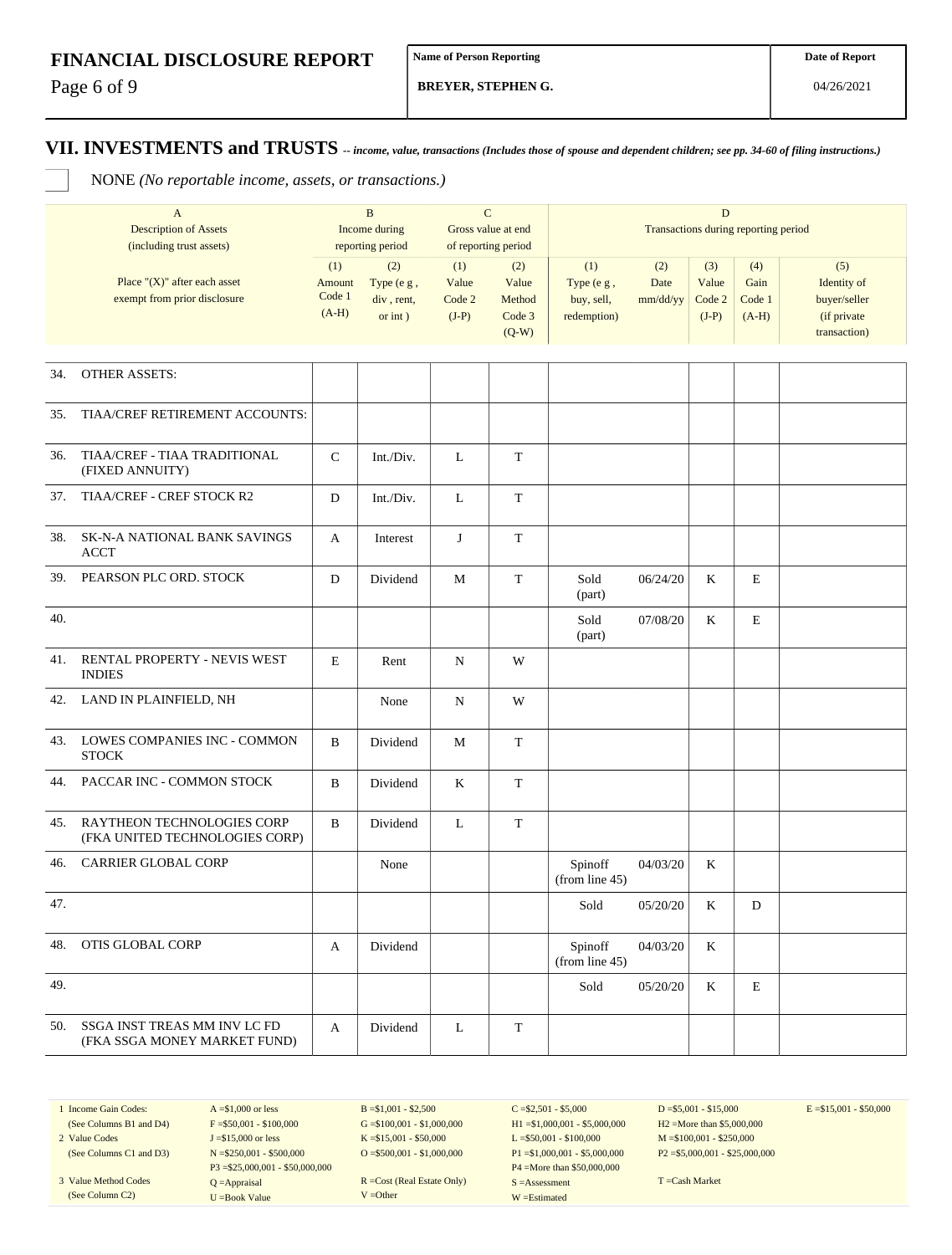Page 7 of 9

**BREYER, STEPHEN G.**

#### **VII. INVESTMENTS and TRUSTS** *-- income, value, transactions (Includes those of spouse and dependent children; see pp. 34-60 of filing instructions.)*

NONE *(No reportable income, assets, or transactions.)*

|     | $\mathsf{A}$<br><b>Description of Assets</b><br>(including trust assets)     |                                    | $\mathbf C$<br>$\overline{B}$<br>$\overline{D}$<br>Gross value at end<br>Income during<br>Transactions during reporting period<br>reporting period<br>of reporting period |                                   |                                             |                                                |                         |                                   |                                  |                                                                   |
|-----|------------------------------------------------------------------------------|------------------------------------|---------------------------------------------------------------------------------------------------------------------------------------------------------------------------|-----------------------------------|---------------------------------------------|------------------------------------------------|-------------------------|-----------------------------------|----------------------------------|-------------------------------------------------------------------|
|     | Place " $(X)$ " after each asset<br>exempt from prior disclosure             | (1)<br>Amount<br>Code 1<br>$(A-H)$ | (2)<br>Type (e g,<br>div, rent,<br>$or$ int $)$                                                                                                                           | (1)<br>Value<br>Code 2<br>$(J-P)$ | (2)<br>Value<br>Method<br>Code 3<br>$(Q-W)$ | (1)<br>Type (e g,<br>buy, sell,<br>redemption) | (2)<br>Date<br>mm/dd/yy | (3)<br>Value<br>Code 2<br>$(J-P)$ | (4)<br>Gain<br>Code 1<br>$(A-H)$ | (5)<br>Identity of<br>buyer/seller<br>(if private<br>transaction) |
| 51. | LEXINGTON MA GO 4% 2/15/21                                                   | $\mathbf B$                        | Interest                                                                                                                                                                  | M                                 | T                                           |                                                |                         |                                   |                                  |                                                                   |
| 52. | STANCROFT TRUST LIMITED                                                      | E                                  | Dividend                                                                                                                                                                  | $\Omega$                          | W                                           |                                                |                         |                                   |                                  |                                                                   |
| 53. | FIRST CARIBBEAN INTERNATIONAL<br><b>BANK - CHECKING</b>                      |                                    | None                                                                                                                                                                      | J                                 | T                                           |                                                |                         |                                   |                                  |                                                                   |
| 54. | EATON VANCE LARGE CAP GROWTH<br>FUND - I                                     | $\mathbf E$                        | Dividend                                                                                                                                                                  | $\Omega$                          | T                                           |                                                |                         |                                   |                                  |                                                                   |
| 55. | EATON VANCE LARGE CAP VALUE<br>FUND - I                                      | D                                  | Dividend                                                                                                                                                                  | $\mathbf N$                       | T                                           |                                                |                         |                                   |                                  |                                                                   |
| 56. | EATON VANCE TAX M S/C                                                        | A                                  | Dividend                                                                                                                                                                  | L                                 | T                                           |                                                |                         |                                   |                                  |                                                                   |
| 57. | EATON VANCE ATLANTA SM CP-I                                                  | D                                  | Dividend                                                                                                                                                                  | M                                 | T                                           |                                                |                         |                                   |                                  |                                                                   |
| 58. | DFCI RETIREMENT PLAN (401A)<br>(FIDELITY INVESTMENTS) - NO<br><b>CONTROL</b> | $\mathbf B$                        | Int./Div.                                                                                                                                                                 | K                                 | $\mathbf T$                                 |                                                |                         |                                   |                                  |                                                                   |
| 59. | VANGUARD INT - TERM CORPORATE                                                | $\mathbf B$                        | Dividend                                                                                                                                                                  | L                                 | T                                           |                                                |                         |                                   |                                  |                                                                   |
| 60. | TOPGOLF INTERNATIONAL, INC.                                                  |                                    | None                                                                                                                                                                      | L                                 | W                                           |                                                |                         |                                   |                                  |                                                                   |

1 Income Gain Codes: (See Columns B1 and D4)

2 Value Codes (See Columns C1 and D3)

3 Value Method Codes

(See Column C2)

 $A = $1,000$  or less  $F = $50,001 - $100,000$ J =\$15,000 or less N =\$250,001 - \$500,000 P3 =\$25,000,001 - \$50,000,000 Q =Appraisal U =Book Value

 $B = $1,001 - $2,500$  $G = $100,001 - $1,000,000$ K =\$15,001 - \$50,000 O =  $$500,001 - $1,000,000$ 

R =Cost (Real Estate Only) V =Other

 $C = $2,501 - $5,000$ H1 =\$1,000,001 - \$5,000,000 L =\$50,001 - \$100,000 P1 =\$1,000,001 - \$5,000,000 P4 =More than \$50,000,000 S =Assessment W =Estimated

 $D = $5,001 - $15,000$ H2 =More than \$5,000,000 M =\$100,001 - \$250,000 P2 =\$5,000,001 - \$25,000,000  $E = $15,001 - $50,000$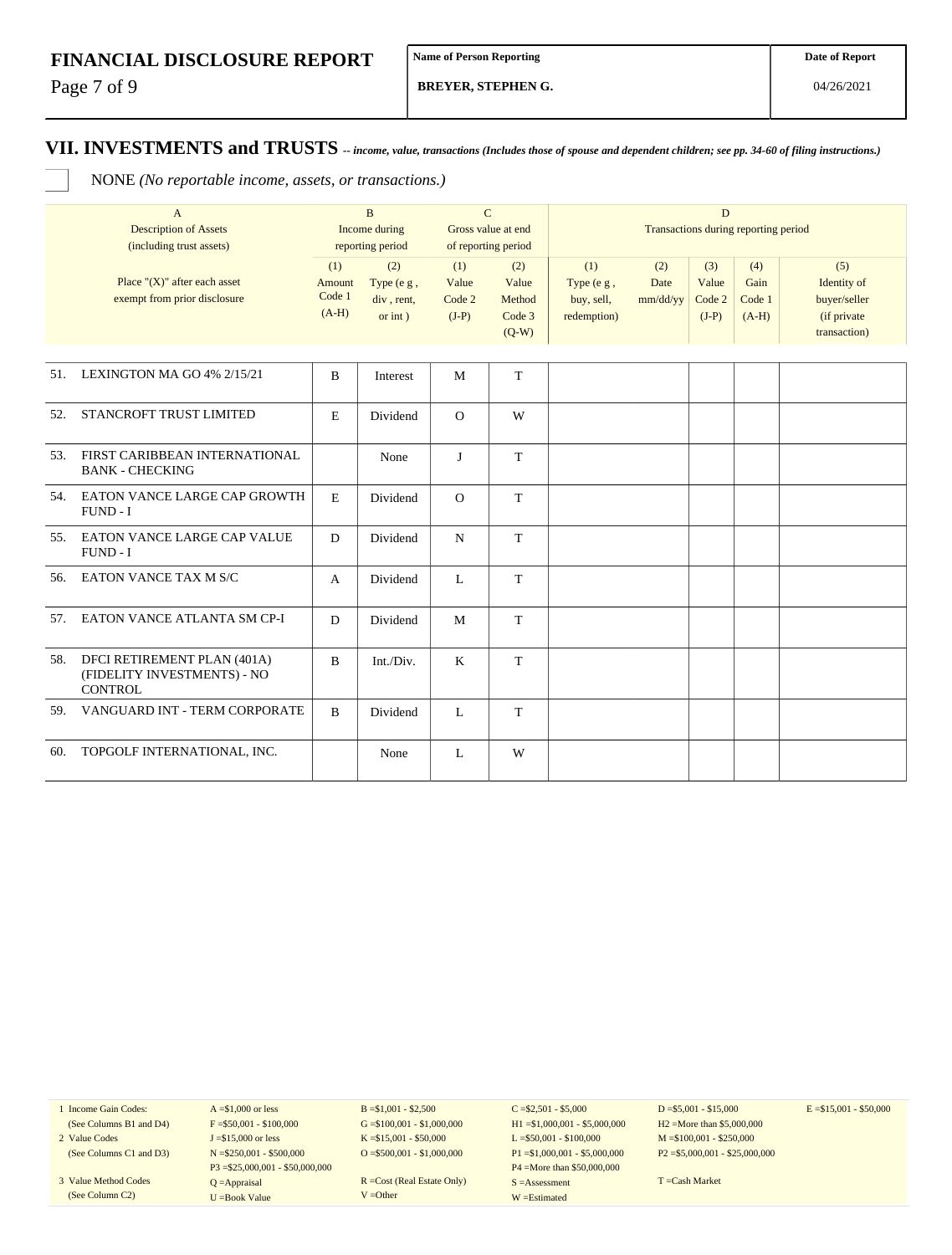Page 8 of 9

# **VIII. ADDITIONAL INFORMATION OR EXPLANATIONS.** *(Indicate part of report.)*

THE REPORT WAS PREPARED BY:

CITRIN COOPERMAN & COMPANY, LLP 529 FIFTH AVENUE NEW YORK, NEW YORK 10017